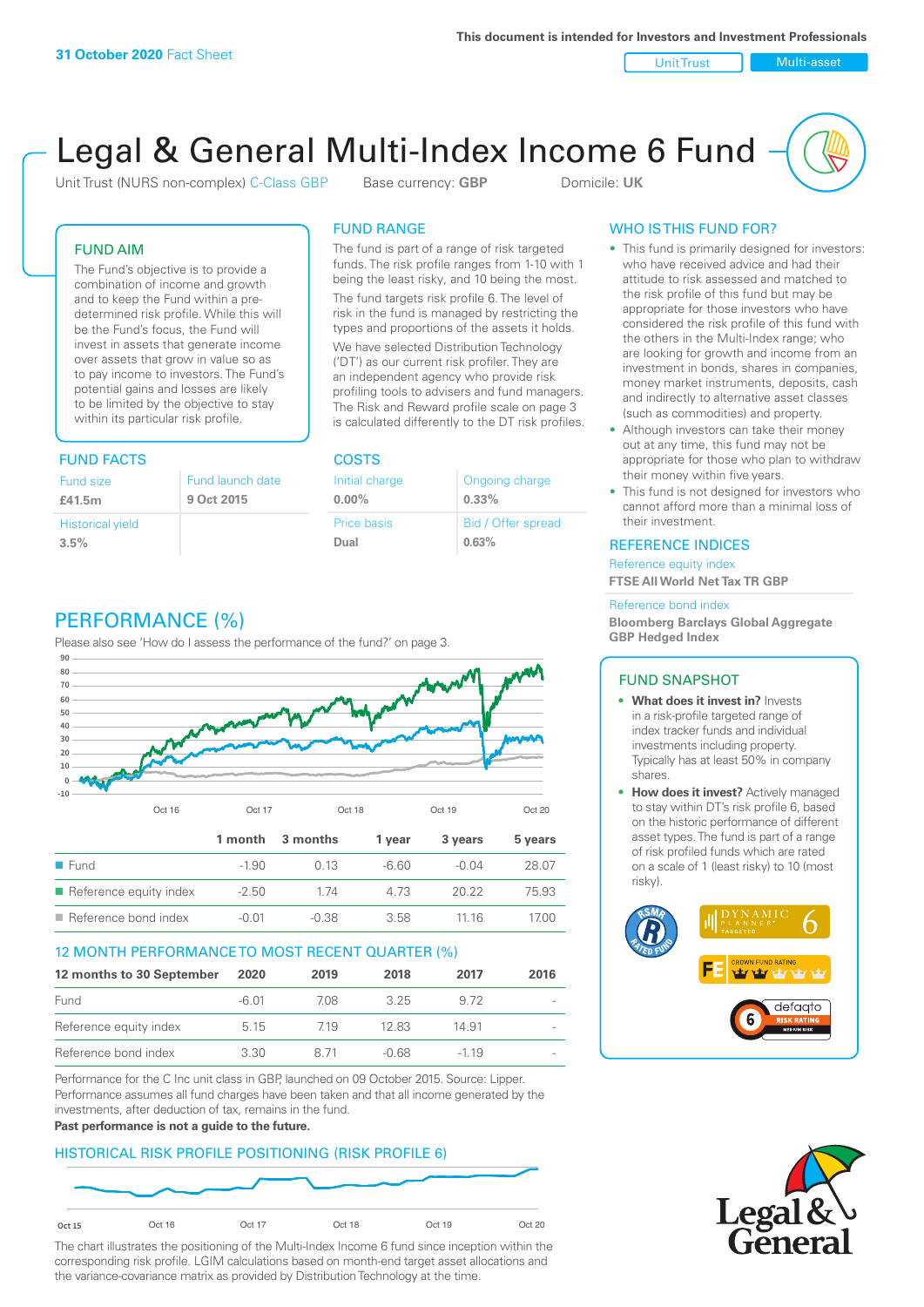### Legal & General Multi-Index Income 6 Fund

Unit Trust (NURS non-complex) C-Class GBP

### PORTFOLIO BREAKDOWN

All data source LGIM unless otherwise stated. Totals may not sum due to rounding.





### FUND MANAGERS

The fund managers have responsibility for managing the multi-index fund range. They are part of the Multi-Asset Funds (MAF) team in LGIM. This team focuses on designing and managing multi-asset funds that are tailored to match the specific objectives of various client types. The team sits within a wider Asset Allocation team which combines both depth of experience with a broad range of expertise from different fields, including fund management, investment consulting and risk management roles.

## TOP 10 HOLDINGS (%)

| UK Equities Index Trust          | 13.5 |
|----------------------------------|------|
| iShares UK Equity (dividend)     | 9.5  |
| US Equities Index Trust          | 8.0  |
| High Income Trust                | 6.5  |
| EM Debt USD Index Trust          | 6.0  |
| Emerging Market Index Trust      | 6.0  |
| Europe Equities Index Trust      | 5.8  |
| Pacific Equities Index Trust     | 5.5  |
| <b>EM Debt Local Index Trust</b> | 5.0  |
| <b>UK 250 Index</b>              | 4.5  |
|                                  |      |